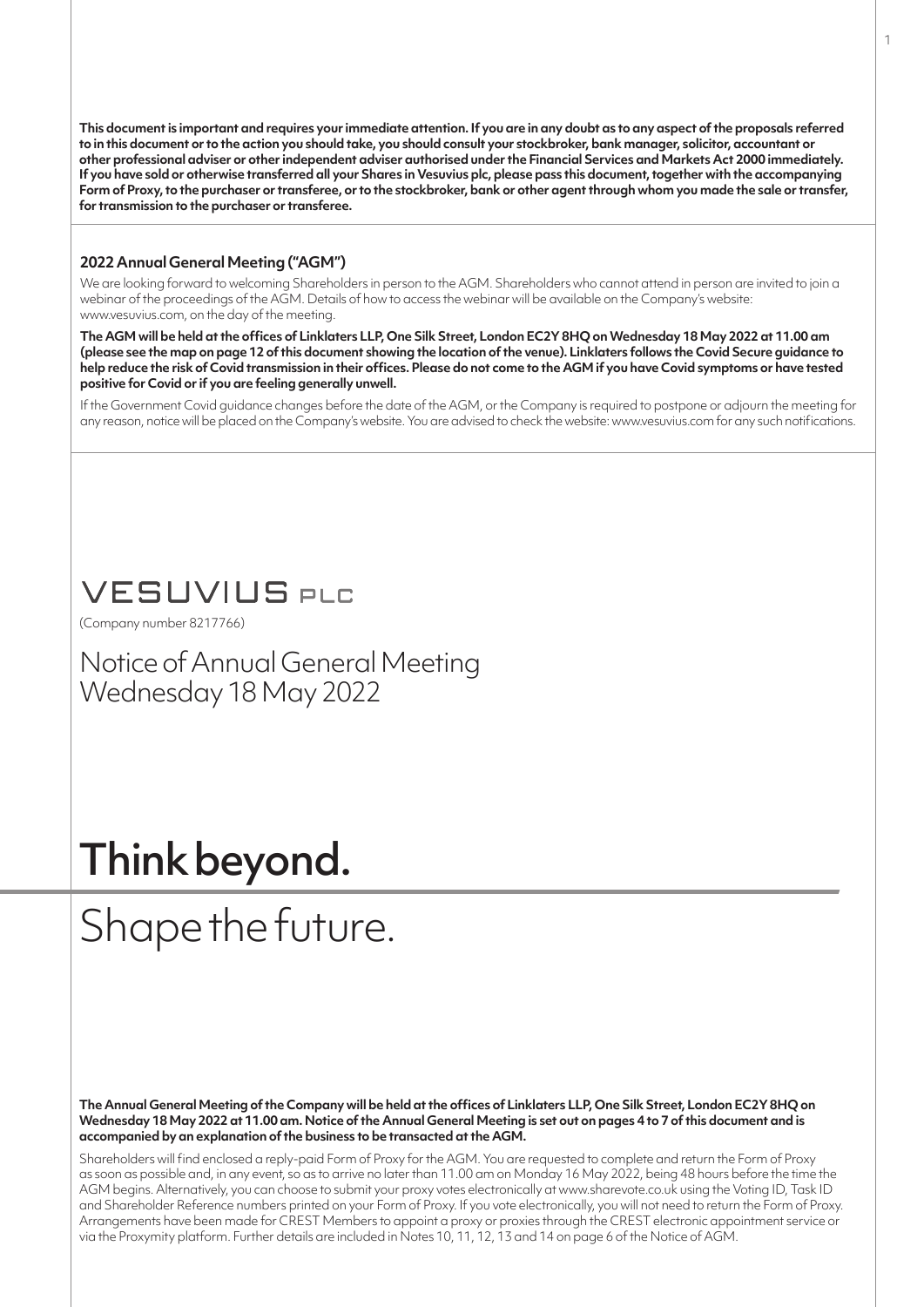# **To the holders of Vesuvius plc Ordinary Shares**

Vesuvius plc 165 Fleet Street London EC4A 2AE

Registered in England & Wales number 8217766

31 March 2022

Dear Shareholder,

I am pleased to inform you that the Vesuvius plc annual report and accounts for the year ended 31 December 2021 (the "Annual Report") has now been published. If you have requested a printed copy of the Annual Report, it is enclosed with this letter. If you agreed to receive your Annual Report electronically, please accept this letter as notification that Vesuvius' Annual Report is now available on the Company's website, https://report2021.vesuvius.com

# **2022 Annual General Meeting ("AGM")**

We will be holding Vesuvius' AGM at the offices of Linklaters LLP, One Silk Street, London EC2Y 8HQ on Wednesday 18 May 2022 at 11.00 am. We are pleased that we can invite Shareholders to attend the AGM in person this year and I and my fellow Directors are looking forward to meeting you. **Linklaters has asked me to inform Shareholders wishing to attend the AGM that Linklaters follows the Covid Secure guidance to help reduce the risk of Covid transmission in their offices. Please do not come to the AGM if you have Covid symptoms, have tested positive for Covid or if you are feeling generally unwell.**

Shareholders who are unable to attend the AGM in person are invited to join a webinar of the proceedings, details of how to access this will be available on the Company's website: www.vesuvius.com, on the day of the meeting.

Shareholders' views are important to us and we consider the AGM to be an important event in our calendar and an opportunity to engage with our Shareholders. Shareholders who are unable to attend the AGM in person may submit questions about the business of the AGM in advance of the Meeting to the Company Secretary at: Vesuvius plc, 165 Fleet Street, London EC4A 2AE, England or by e-mail (for this purpose only) to: shareholder.information@vesuvius.com. If we receive your questions by 9May 2022, we will aim to provide answers to all pre-submitted questions on the Vesuvius website: www.vesuvius.com/en/investors/shareholder-information/shareholder--meetings.html before the deadline for proxy appointments, so that you can make a fully informed voting decision. Please include in your letter or email your full name and Shareholder Reference number ("SRN") which can be found on your Form of Proxy, share certificate or your dividend confirmation voucher. We strongly encourage you to use your proxy vote and register your votes as soon as practicable.

After the AGM, you will be able to access a recording of the meeting via the Company's website for 30 days, along with the results of the Shareholder votes.

# **Business of the Meeting**

The formal Notice of the AGM is set out on pages 4 to 7 (the "Notice of AGM"), and full details of the resolutions to be proposed at the AGM are contained in the Explanatory Notes on pages 8 to 12 of this document.

# **Directors' Re-elections**

In line with the Company's Articles of Association and the UK Corporate Governance Code (the "Code"), all the Directors will retire at the AGM and, are seeking re-election by the Shareholders.

During the past year, the Nomination Committee has given significant focus to Board succession planning, noting that Jane Hinkley and I reached our ninth anniversaries of appointment in 2021. Led by the Senior Independent Director, Douglas Hurt, the Committee commenced a process to select my successor. I am pleased to report that this process is progressing well. Jane Hinkley has agreed to remain on the Board until a successor for her is recruited following the announcement of the new Chair, at which point she will step down from the Board. The Board has recently undertaken a thorough and robust review of Jane's independence. It considered her skills and contribution to the Board, noting that she now no longer serves on any other external boards and does not have any business or relationships that could materially influence or interfere with her ability to exercise objective or independent judgement or her ability to act in the best interests of the Group. The Board concluded that she continues to be independent of management and a strong and valuable contributor to the Board's work.

Biographical details of all the Directors standing for re-election are given on pages 8 and 9, itemising the specific skills and contribution of each Director to the Company's long-term success.

During 2021, the Board again conducted a formal and rigorous evaluation of the Board's performance and effectiveness. The evaluation was externally facilitated by the corporate advisory firm Lintstock Ltd, and included an evaluation of the performance of the Board, the Board's Committees and the individual performance of each Board member. In addition, the Senior Independent Director led an evaluation of my performance as Chairman. The results of the review were positive with the Board perceived to be appropriately diverse and to operate effectively with an open culture. The Non-executive Directors were deemed to provide effective support and constructive challenge in their interactions with management and Board relationships were rated positively overall. The review concluded that the Board remained strong and effective. The evaluation highlighted a number of ongoing Board priorities, which the Board will be progressing in 2022.

The Board also reviewed the time given by each of the Non-executive Directors to perform their responsibilities on behalf of the Company, and concluded that each of the Directors devotes the necessary amount of time to the Company's business.

As Chairman, I continue to believe that the contribution and performance of each of the Directors remains valuable and relevant, and that they discharge their roles and responsibilities effectively. They all demonstrate commitment to the Company and it is appropriate that all Directors standing for re-election should continue to serve on the Board.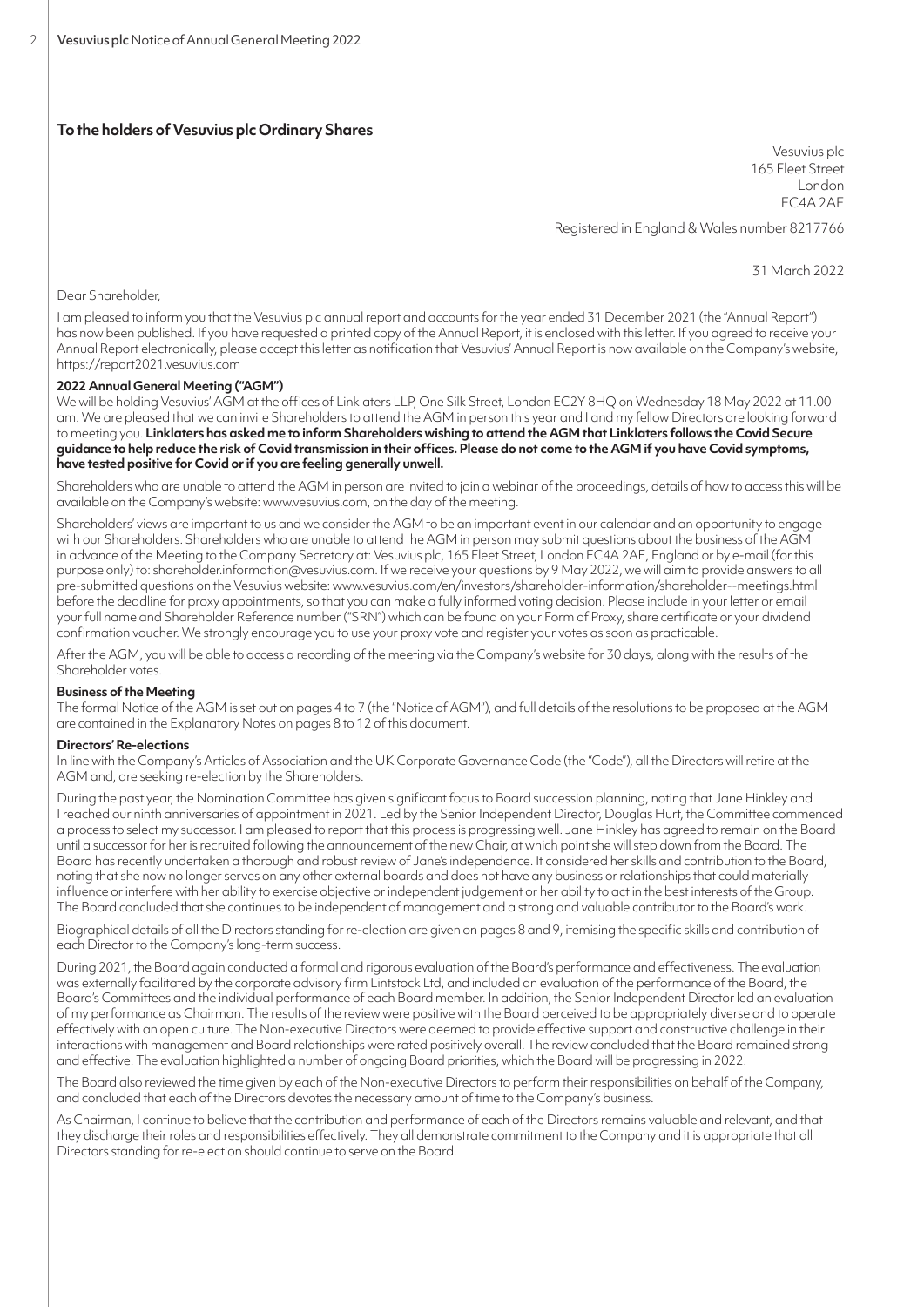# **Auditor**

PricewaterhouseCoopers LLP ("PwC") was appointed as the Company's external auditor in 2017. During 2021, the Audit Committee conducted a formal assessment of PwC's performance, and concluded that PwC had provided an effective and objective audit process for the 2020 financial year, exhibiting strong technical expertise and appropriate challenge. The Audit Committee also confirmed that it considered that PwC was appropriately independent and objective, and therefore recommended to the Board that PwC be reappointed for 2022. In making this recommendation the Audit Committee confirmed that its decision was free from the influence of any third party and that there were no contractual restrictions on the choice of auditor. A resolution for the reappointment of PwC is therefore being proposed at this AGM.

# **Renewal of the Vesuvius Share Plan ("Plan")**

We are proposing the renewal of the Plan which was approved by Shareholders on 26 November 2012 and expires on 26 November 2022. The terms of the renewed Plan are substantially the same as the current Plan, save for one major change, which is to remove the ability to grant share options with a market-price exercise price. The Remuneration Committee has decided that market-price options can be excluded in light of current market practice for UK listed companies. The other non-material changes made in the renewed Plan rules do not impact the manner in which awards under the Plan are currently structured. A summary of the main terms of the renewed Plan is contained in the Explanatory Notes on pages 11 and 12 and a copy ofthe renewed Plan rules marked to show the proposed changes can be viewed on the Company's website – www.vesuvius.com. It is proposed that Shareholders be asked to approve the renewal of the Plan rules at this AGM.

# **Shareholder Information**

Shareholder information is available to view online on our website at: investors.vesuvius.com/investor-relations including a webcast of the presentation given by the Chief Executive and Chief Financial Officer on the Company's 2021 Financial Results. Along with the Annual Report you can access other information including an electronic copy of the Notice of AGM which is available at: www.vesuvius.com/en/ investors/shareholder-information/shareholder--meetings.html.

#### **Voting**

Shareholders will find enclosed a reply-paid Form of Proxy to return. Alternatively, you can choose to submit your proxy votes electronically at www.sharevote.co.uk using the Voting ID, Task ID and Shareholder Reference Numbers printed on your Form of Proxy. You are requested to complete and return the Form of Proxy or submit your electronic voting instruction as soon as possible and, in any event, so as to arrive no later than 11.00 am on Monday 16 May 2022, being 48 hours before the time the AGM begins. The completion and return of a Form of Proxy or submission of an electronic voting instruction does not of itself preclude Shareholders from attending and voting in person at the AGM or attending the virtual meeting. Arrangements have been made for CREST Members to appoint a proxy or proxies through the CREST electronic appointment service or via the Proxymity platform. Further details are included in Notes 10, 11, 12, 13 and 14 on page 6 of the Notice of AGM.

As soon as practicable after the AGM the results of the poll (and other information required by Section 341 of the Companies Act) will be announced via a regulated information service and made available on the Company's website – www.vesuvius.com.

# **Electronic Communications**

If you have received a paper copy of the 2021 Annual Report and would like to receive future Annual Reports, notices of general meetings and other shareholder notifications online please contact Equiniti by telephone on 0371 384 2335 (or + 44 121 415 7047 if calling from outside the UK) or alternatively write to Equiniti Registrars, Aspect House, Spencer Road, Lancing, West Sussex BN99 6DA, stating your name, address, shareholding and Shareholder Reference number. If you are already receiving notifications from the Company electronically, and would like us to amend your records to receive a paper copy of future Annual Reports, please contact Equiniti on the contact details above.

#### **Recommendation**

The Directors believe that all the proposed resolutions to be considered at the AGM are in the best interests of the Company and its Shareholders as a whole. Your Directors therefore recommend Shareholders to vote in favour of each of these resolutions, as they intend to do in respect of their own shareholdings.

Thank you for your continued support of Vesuvius plc.

Yours sincerely

**John McDonough CBE** Chairman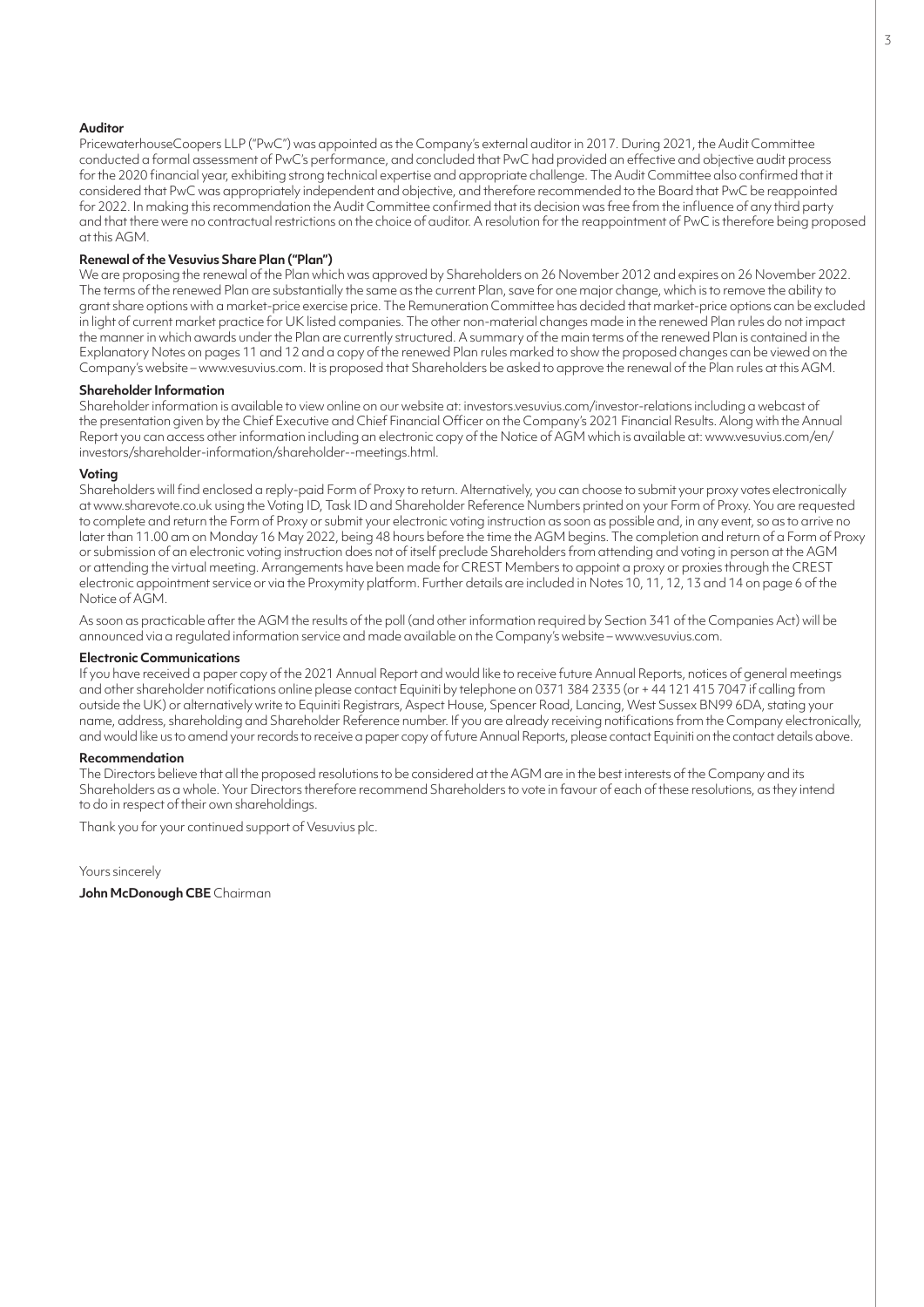# Vesuvius plc **Notice of Annual General Meeting 2022**

NOTICE IS HEREBY GIVEN that the Annual General Meeting (the "Meeting") of Vesuvius plc (the "Company") will be held at the offices of Linklaters LLP, One Silk Street, London EC2Y 8HQ on Wednesday 18 May 2022 at 11.00 am for the transaction of the following business:

To consider and, if thought fit, to pass resolutions 1 to 15, and 20 as ordinary resolutions and resolutions 16 to 19 as special resolutions:

# **Ordinary Resolutions**

- 1. THAT the annual report and accounts for the year ended 31 December 2021 be received. (See Explanatory Notes page 8)
- 2. THAT a final dividend of 15.0 pence per Ordinary Share for the year ended 31 December 2021 be declared, to be paid on 27 May 2022 to holders of Ordinary Shares in the capital of the Company ("Ordinary Shareholders") on the register of members at the close of business on 19 April 2022. (See Explanatory Notes – page 8)
- 3. THAT the Directors' Remuneration Report (excluding the Directors' Remuneration Policy), as is set out on pages 130 to 133 and pages 142 to 153 in the annual report and accounts for the year ended 31 December 2021, be approved. (See Explanatory Notes – page 8)
- 4. THAT Mr Patrick André be re-elected a Director of the Company. (See Explanatory Notes page 8)
- 5. THAT Ms Kath Durrant be re-elected a Director of the Company. (See Explanatory Notes page 8)
- 6. THAT Mr Dinggui Gao be re-elected a Director of the Company. (See Explanatory Notes page 8)
- 7. THAT Ms Friederike Helfer be re-elected a Director of the Company. (See Explanatory Notes pages 8 and 9)
- 8. THAT Ms Jane Hinkley be re-elected a Director of the Company. (See Explanatory Notes page 9)
- 9. THAT Mr Douglas Hurt be re-elected a Director of the Company. (See Explanatory Notes page 9)
- 10. THAT Mr John McDonough CBE be re-elected a Director of the Company. (See Explanatory Notes page 9)
- 11. THAT Mr Guy Young be re-elected a Director of the Company. (See Explanatory Notes page 9)
- 12. THAT PricewaterhouseCoopers LLP be reappointed as Auditor of the Company to hold office from the conclusion of the Meeting until the conclusion of the next Annual General Meeting of the Company at which accounts are laid. (See Explanatory Notes – page 9)
- 13. THAT the Directors be authorised, subject to the passing of Resolution 12 above, to determine the Auditor's remuneration. (See Explanatory Notes – page 9)
- 14. THAT the Company and those companies which are subsidiaries of the Company at any time during the period for which this Resolution has effect be authorised for the purposes of Part 14 of the Companies Act 2006 (the "Companies Act") during the period from the date of the passing of this Resolution to the end of the next Annual General Meeting or to the close of business on 30 June 2023, whichever is the earlier:
	- (i) to make political donations to political parties, and/or independent election candidates;
	- (ii) to make political donations to political organisations other than political parties; and
	- (iii) to incur political expenditure,

up to an aggregate amount of £100,000, and the amount authorised under each of paragraphs (i) to (iii) shall also be limited to such amount.

Words and expressions defined for the purposes of the Companies Act shall have the same meaning in this Resolution. (See Explanatory Notes – page 9)

- 15. THAT the Directors be generally and unconditionally authorised pursuant to and in accordance with Section 551 of the Companies Act to exercise all the powers of the Company to allot Shares or grant rights to subscribe for or convert any security into Shares:
	- (a) up to an aggregate nominal amount of £9,040,463; and
	- (b) comprising equity securities (as defined in Section 560(1) of the Companies Act) up to a further aggregate nominal amount of £9,040,463 in connection with an offer by way of a rights issue;

such authorities to apply in substitution for all previous authorities pursuant to Section 551 of the Companies Act and to expire at the end of the next Annual General Meeting of the Company or at the close of business on 30 June 2023, whichever is the earlier but, in each case, so that the Company may make offers and enter into agreements during the relevant period which would, or might, require Shares to be allotted or rights to subscribe for or to convert any security into Shares to be granted after the authority ends.

For the purposes of this Resolution a "rights issue" means an offer to Ordinary Shareholders in proportion (as nearly as may be practicable) to their existing holdings, to subscribe for further securities by means of the issue of a renounceable letter (or other negotiable document) which may be traded for a period before payment for the securities is due, but subject to such exclusions or other arrangements as the Directors may deem necessary or expedient in relation to shares held by the Company in treasury ("Treasury Shares"), fractional entitlements, record dates or legal, regulatory or practical problems in, or under the laws of, any territory. (See Explanatory Notes – pages 9 and 10)

# **Special Resolutions**

- 16. THAT, subject to the passing of Resolution 15 above, the Directors be authorised to allot equity securities (as defined in Section 560(1) ofthe Companies Act) wholly for cash under the authority given by that resolution and/or to sell Ordinary Shares held by the Company as Treasury Shares for cash as if Section 561 of the Companies Act did not apply to any such allotment and/or sale, such authority to be limited:
	- (i) to the allotment of equity securities and/or sale of Treasury Shares in connection with any rights issues or other pre-emptive issue; and
	- (ii) to the allotment of equity securities and/or sale of Treasury Shares (otherwise than under paragraph (i) above) up to an aggregate nominal amount of £1,356,069,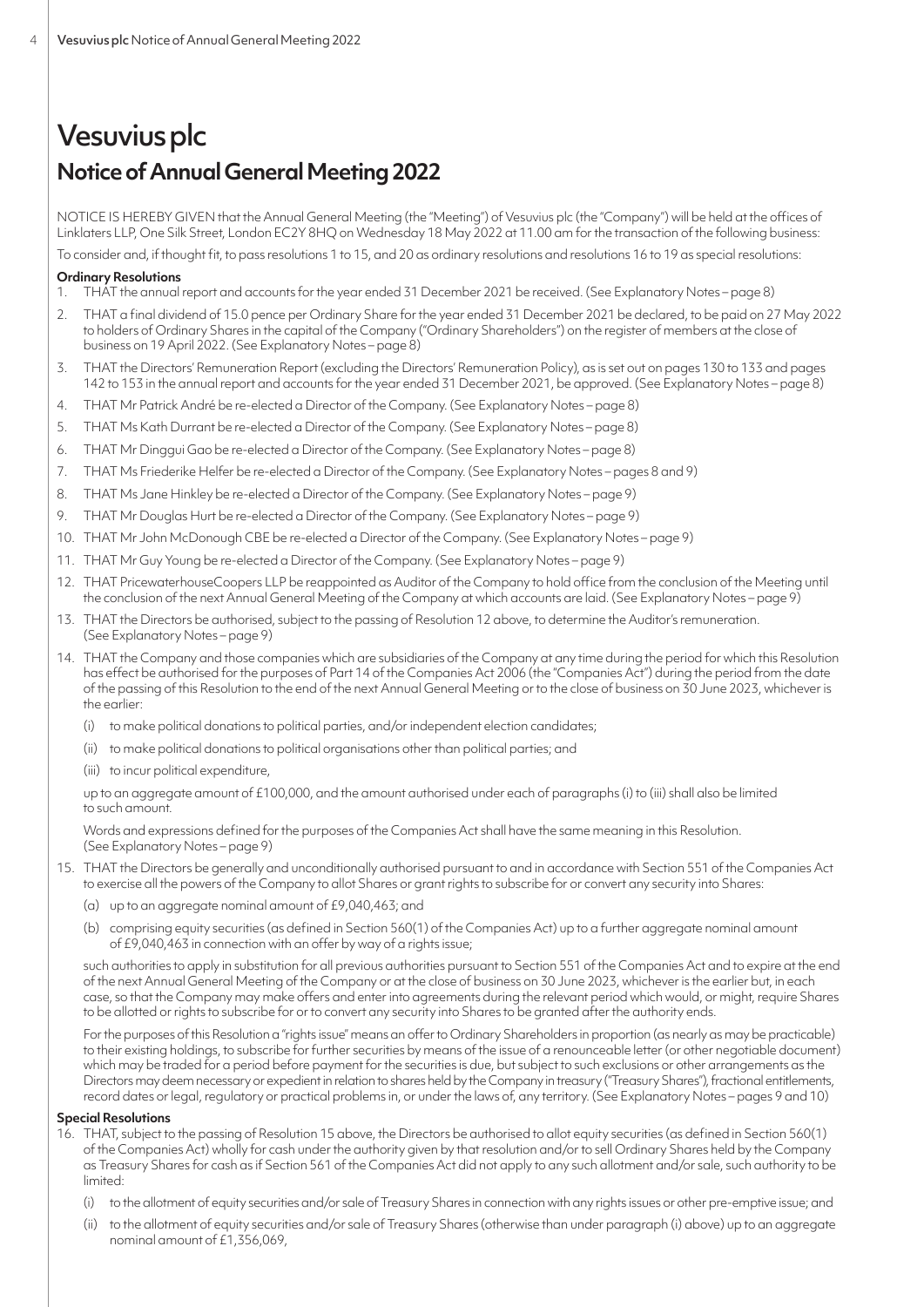such authority to expire at the end of the next Annual General Meeting of the Company or, if earlier, at the close of business on 30 June 2023, but, in each case, prior to its expiry the Company may make offers, and enter into agreements, which would, or might, require equity securities to be allotted (and/or Treasury Shares to be sold) after the authority expires and the Directors may allot equity securities (and/or sell Treasury Shares) under any such offer or agreement as if the authority had not expired.

For the purposes of this Resolution:

- (a) "rights issue" has the same meaning as in Resolution 15 above;
- (b) "pre-emptive issue" means an issue of equity securities following an offer of securities open for acceptance for a period fixed by the Directors to Ordinary Shareholders (other than the Company) on the register on a record date fixed by the Directors in proportion to their respective holdings, but subject to such exclusions or other arrangements as the Directors may deem necessary or expedient in relation to Treasury Shares, fractional entitlements, record dates or legal, regulatory or practical problems in, or under the laws of, any territory; and
- (c) the nominal amount of any securities shall be taken to be, in the case of rights to subscribe for or convert any securities into shares ofthe Company, the nominal amount of such shares which may be allotted pursuant to such rights.

(See Explanatory Notes – page 10)

- 17. THAT, subject to the passing of Resolution 15 above, the Directors be authorised in addition to any authority granted under Resolution 16 to allot equity securities (as defined in Section 560(1) of the Companies Act) wholly for cash under the authority given by that resolution and/or to sell Ordinary Shares held by the Company as Treasury Shares for cash as if Section 561 of the Companies Act did not apply to any such allotment and/or sale, such authority to be:
	- (i) limited to the allotment of equity securities and/or sale of Treasury Shares up to an aggregate nominal amount of £1,356,069; and
	- (ii) used only for the purposes of financing (or refinancing, if the authority is to be used within six months after the original transaction) a transaction which the Board of Directors of the Company determines to be an acquisition or other capital investment of a kind contemplated by the Statement of Principles on Disapplying Pre-Emption Rights published by the Pre-Emption Group prior to the date of this notice

such authority to expire at the end of the next Annual General Meeting of the Company or, if earlier, at the close of business on 30 June 2023, but, in each case, prior to its expiry the Company may make offers, and enter into agreements, which would, or might, require equity securities to be allotted (and/or Treasury Shares to be sold) after the authority expires and the Directors may allot equity securities (and/or sell Treasury Shares) under any such offer or agreement as if the authority had not expired.

For the purposes of this Resolution the nominal amount of any securities shall be taken to be, in the case of rights to subscribe for or convert any securities into shares of the Company, the nominal amount of such shares which may be allotted pursuant to such rights. (See Explanatory Notes – page 10)

- 18. THAT, general and unconditional authority be given for the purpose of Section 701 of the Companies Act for market purchases (as defined in Section 693 of the said Act) by the Company of its Ordinary Shares, provided that:
	- (a) the maximum number of Ordinary Shares which may be purchased shall be 27,121,389;
	- (b) the minimum price (exclusive of expenses) which may be paid for each Ordinary Share shall not be less than the nominal value of the Ordinary Shares at the time of purchase; and
	- (c) the maximum price (exclusive of expenses) which may be paid for each Ordinary Share shall be an amount equal to the higher of
		- (i) 105% of the average of the closing price of the Company's Ordinary Shares as derived from the London Stock Exchange Daily Official List for the five business days immediately preceding the date on which such Share is contracted to be purchased and
		- (ii) the higher of the price of the last independent trade and the highest current independent bid on the trading venue where the purchase is carried out;

such authority to expire at the end of the next Annual General Meeting of the Company or at the close of business on 30 June 2023, whichever is the earlier (except in relation to the purchase of Shares the contract for which was concluded before the expiry of such authority and which might be executed wholly or partly after such expiry). (See Explanatory Notes – page 10)

19. THAT a general meeting other than an Annual General Meeting may be called on not less than 14 clear days' notice provided that this authority shall expire at the end of the next Annual General Meeting of the Company or at the close of business on 30 June 2023, whichever is the earlier. (See Explanatory Notes – page 10)

#### **Ordinary Resolution**

- 20. THAT, the rules of the Vesuvius Share Plan (the "Plan") the main features of which are summarised in this AGM notice, and a copy of which is produced in draft to the Meeting and for the purposes of identification initialled by the Chairman, be and are hereby approved and:
	- (a) the Remuneration Committee of the Company's Board be authorised to do all acts and things which it considers necessary or desirable to carry the same into effect; and
	- (b) the Remuneration Committee of the Company's Board be authorised to establish any schedules or sub-plans to the Plan for the benefit of employees outside the UK containing such modifications as may be necessary or desirable to take account of securities laws, exchange control and tax legislation, provided that any shares made available under such schedules or sub-plans are treated as counting against any limits on individual participation or overall participation in the Plan. (See Explanatory Notes – pages 10-12).

#### By Order of the Board

**Henry Knowles** Company Secretary **Registered office: 165 Fleet Street, London EC4A 2AE** 31 March 2022 Registered in England & Wales number 8217766 LEI: 213800ORZ521W585SY02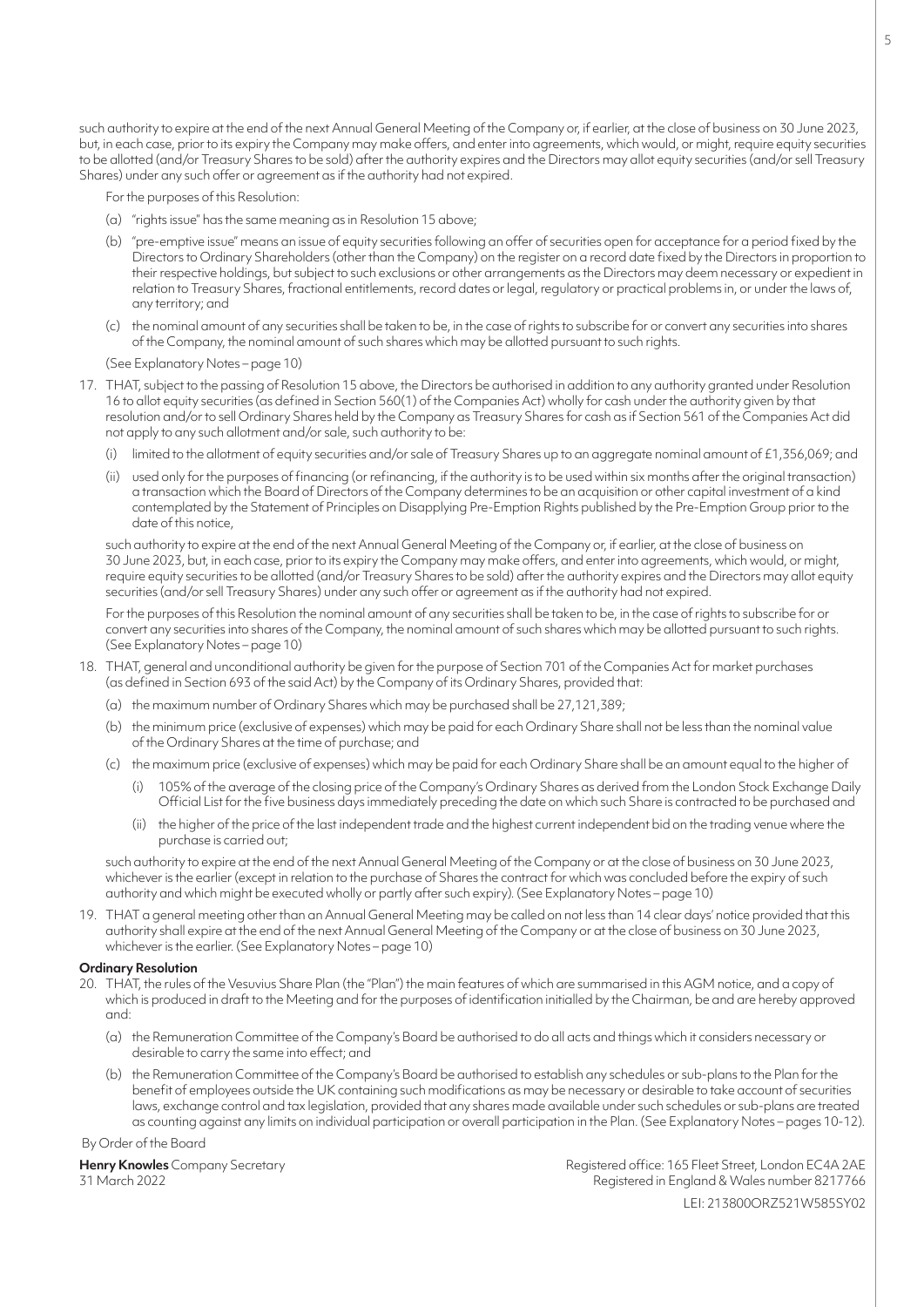#### **Notes**

# **Entitlement to attend and vote and to appoint proxies**

- 1. Shareholders (or their proxies) are entitled to attend and vote at general meetings of the Company. On a vote by a "show of hands" every Shareholder or effectively appointed proxy who is present shall have one vote. On a poll vote every Shareholder who is present in person or by proxy shall have one vote for every Ordinary Share of which he/she is the holder.
- 2. A Shareholder entitled to attend and vote at the AGM may appoint another person as his/her proxy to exercise all or any of his/her rights to attend and speak and vote at the AGM. A Shareholder may appoint more than one proxy in relation to the AGM provided that each proxy is appointed to exercise the rights attached to a different Share or Shares held by that Shareholder. Proxies need not be Shareholders of the Company.
- 3. The appointment of a proxy must be in writing in any usual or common form or in any other form which the Directors may approve and (i) in the case of an individual must either be signed by the appointor or his/her attorney; and (ii) in the case of a corporation must be either given under its common seal or be signed on its behalf by an attorney or a duly authorised officer of the corporation. Any signature on or authentication of such appointment need not be witnessed. Where an appointment of a proxy is signed on behalf of the appointor by an attorney, the power of attorney or a copy thereof certified notarially or in some other way approved by the Directors must (failing previous registration with the Company) be submitted to the Company's Registrar as detailed in Note 5(a), failing which the appointment may be treated as invalid.
- 4. A Form of Proxy is enclosed with this notice. The appointment of a proxy does not of itself preclude a Shareholder from attending the AGM and voting in person.
- To be effective, the instrument appointing a proxy, and any power of attorney or other authority under which it is executed (or a duly certified copy of any such power or authority), must either be (a) sent to the Company's Registrar, Equiniti Limited, of Aspect House, Spencer Road, Lancing, West Sussex, BN99 6DA or (b) submitted as an electronic proxy instruction through www. sharevote.co.uk – see Note 6 below (c) lodged using the CREST Proxy Voting Service – see Note 10 below or (d) lodged using the Proxymity platform – see Note 14 below – in each case so as to arrive no later than 11.00 am on Monday 16 May 2022 or, if the AGM is adjourned, 48 hours before the time fixed for the adjourned AGM.
- 6. As an alternative to completing a paper copy Form of Proxy, a Shareholder can appoint a proxy electronically by submitting a proxy instruction through www.sharevote.co.uk. For security purposes, you will need to provide your voting ID, task ID and Shareholder Reference Number (SRN) (which are shown on the Form of Proxy). Full instructions are given on the sharevote website.
- 7. If you return both paper and electronic proxy instructions, those received last by the Registrar before the latest time for receipt of proxies will take precedence. You are advised to read the sharevote website's terms and conditions of use carefully. Electronic communication facilities are available to all shareholders and those who use them will not be disadvantaged.
- 8. The right to appoint a proxy does not apply to persons whose Shares are held on their behalf by another person and who have been nominated to receive communications from the Company in accordance with Section 146 of the Companies Act ("Nominated Persons"). Nominated Persons may have a right under an agreement with the Shareholder on whose behalf they hold the Shares to be appointed (or to have someone else appointed) as a proxy. Alternatively, if Nominated Persons do not have such a right, or do not wish to exercise it, they may have a right under such an agreement to give instructions to the person holding the Shares as to the exercise of voting rights.
- 9. Entitlement to attend and vote at the AGM, and the number of votes which may be cast at the AGM, will be determined by reference to the number of Shares registered in the Shareholder's name as at 6.30 pm on Monday 16 May 2022 or, if the Meeting is adjourned, at 6.30 pm on the day two days before the day fixed for the adjourned meeting (as the case may be). In each case, changes to the register of Shareholders after such time will be disregarded in determining the rights of any person to attend and vote at the AGM.
- 10. CREST Shareholders who wish to appoint a proxy or proxies through the CREST electronic proxy appointment service may do so for the AGM to be held on Wednesday 18 May 2022 and any adjournment(s) thereof by using the procedures described in the CREST Manual which can be viewed at www.euroclear. com. CREST personal Shareholders or other CREST sponsored Shareholders, and those CREST Shareholders who have appointed a voting service provider(s), should refer to their CREST sponsor or voting service provider(s), who will be able to take the appropriate action on their behalf.
- 11. In order for the appointment of a proxy or instruction made by means of CREST to be valid, the appropriate CREST message (a "CREST Proxy Instruction") must be properly authenticated in accordance with Euroclear's specifications and must contain the information required for such instructions, as described in the CREST Manual. The message (regardless of whether it constitutes the appointment of a proxy, the revocation in appointment of a proxy or an amendment to the instruction given to a previously appointed proxy) must, in order to be valid, be transmitted so as to be received by the issuer's agent (ID RA19) by the latest time(s) for receipt of appointments of proxy specified in Note 5 above. For this purpose, the time of receipt will be taken to be the time (as determined by the timestamp applied to the message by the CREST Applications Host) from which the issuer's agent is able to retrieve the message by enquiry to CREST in the manner prescribed by CREST. After this time any change of instructions to a proxy appointed through CREST should be communicated to the appointed proxy by other means.
- 12. CREST Shareholders (and, where applicable, their CREST sponsors or voting service providers) should note that Euroclear does not make available special procedures in CREST for any particular messages. Normal system timings and limitations will therefore apply in relation to the input of CREST Proxy Instructions. It is the responsibility of the CREST Shareholder concerned to take (or, if the CREST Shareholder is a CREST personal Shareholder or sponsored Shareholder or has appointed a voting service provider, to procure that his/her CREST sponsor or voting service provider takes) such action as shall be necessary to ensure that a message is transmitted by means of the CREST system by any particular time. In this connection, CREST Shareholders (and, where applicable, their CREST sponsors or voting service providers) are referred, in particular, to those sections of the CREST Manual concerning practical limitations of the CREST system and timings.
- 13. The Company may treat as invalid a CREST Proxy Instruction in the circumstances set out in Regulation 35(5)(a) of the Uncertificated Securities Regulations 2001.
- 14. If you are an institutional investor you may be able to appoint a proxy electronically via the Proxymity platform, a process which has been agreed by the Company and approved by the Registrar. For further information regarding Proxymity, please go to www.proxymity.io. Your proxy instruction must be lodged by 11.00 am on Monday 16 May 2022 in order to be considered valid. Before you can appoint a proxy via this process you will need to have agreed to Proxymity's associated terms and conditions. It is important that you read these carefully as you will be bound by them and they will govern the electronic appointment of your proxy.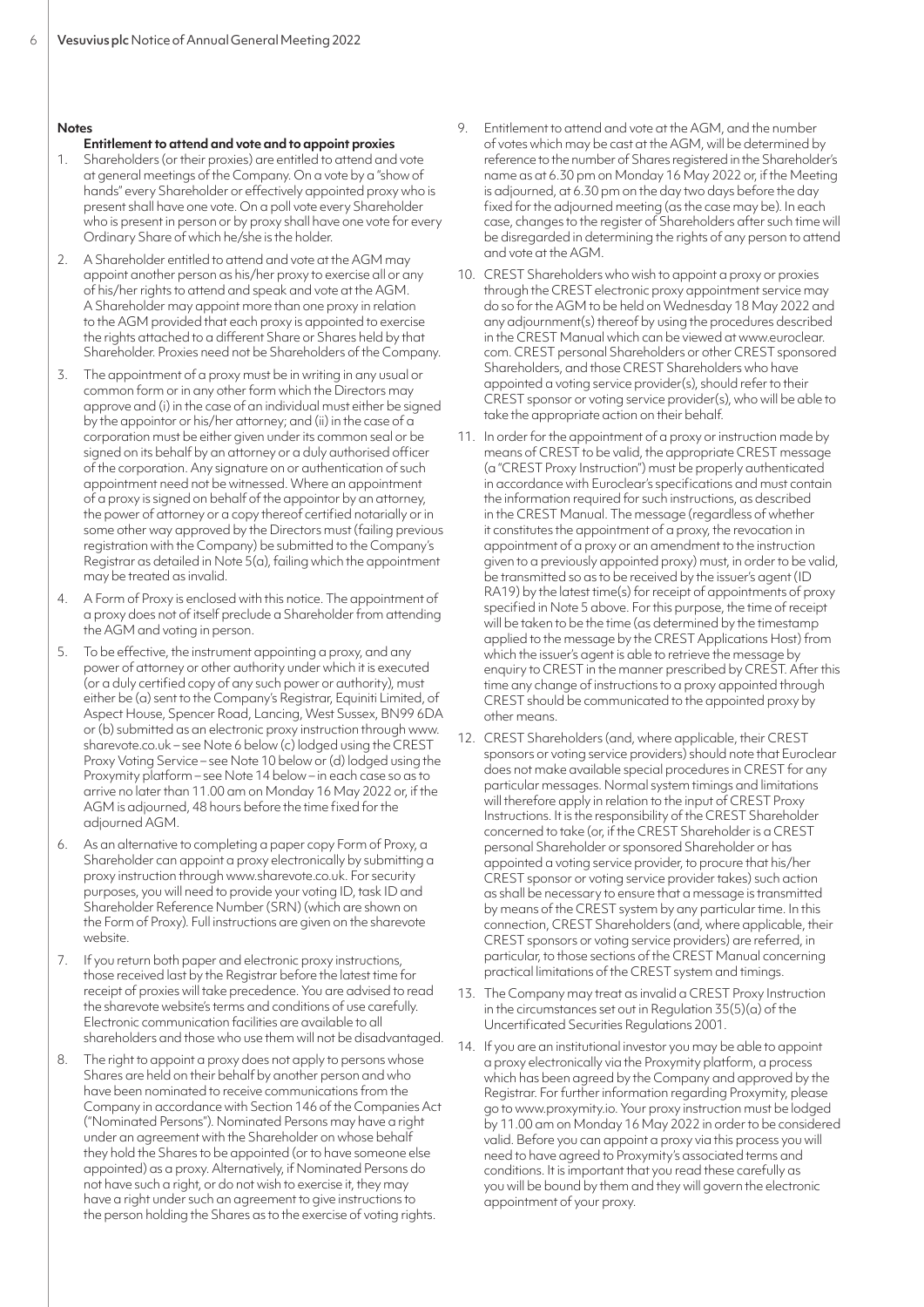#### **Corporate representatives**

15. Any corporation which is a Shareholder can appoint one or more corporate representatives who may exercise on its behalf all of the same powers as the corporation could exercise if it were an individual Shareholder provided that they do not do so in relation to the same Shares.

# **Issued Share Capital**

16. As at 28 March 2022 the Company's Issued Share Capital consists of 278,485,071 Ordinary Shares, 7,271,174 of which were held as Treasury Shares. Therefore, the total number of Shares in issue excluding Treasury Shares was 271,213,897, each carrying one vote on a poll. The total number of voting rights in the Company as at 28 March 2022 was 271,213,897.

#### **Audit statements**

17. Shareholders should note that under Section 527 of the Companies Act it is possible that Shareholders meeting the threshold requirements set out in that section may require the Company to publish on a website a statement setting out any matter relating to: (i) the audit of the Company's accounts (including the Auditor's report and the conduct of the audit) that are to be laid before the AGM or (ii) any circumstance connected with an Auditor of the Company appointed for the financial year ceasing to hold office since the previous meeting at which annual accounts and reports were laid. The Company may not require the Shareholder requesting any such website publication to pay its expenses in complying with Sections 527 or 528 (requirements as to website availability) of the Companies Act. Where the Company is required to place a statement on the website under Section 527 of the Companies Act, it must forward the statement to the Company's Auditor not later than the time when it makes the statement available on the website. The business which may be dealt with at the AGM for the relevant financial year includes any statement that the Company has been required under Section 527 of the Companies Act to publish on a website.

# **Right to ask questions and notice of a Shareholder resolution**

18. All Shareholders and their proxies have the right to ask questions at the AGM. Shareholders who can not attend the AGM in person are invited to submit questions in advance of the Meeting to the Company Secretary at: Vesuvius plc, 165 Fleet Street, London EC4A 2AE, England or by e-mail (for this purpose only) to: shareholder.information@vesuvius.com. If we receive your questions by 9 May 2022, we will aim to provide answers to all pre-submitted questions on the Vesuvius website: www.vesuvius.com/en/investors/shareholderinformation/shareholder--meetings.html before the deadline for proxy appointments, so that you can make a fully informed voting decision. Please include in your letter or email your full name and Shareholder Reference Number ("SRN") which can be found on your Form of Proxy, share certificate or your dividend confirmation voucher. Questions may not be answered if they are deemed not to be in the interests of the Company, would involve the disclosure of confidential information, or the answer has already been given on the website.

19. Shareholders have the right, under Section 338 of the Companies Act, to require the Company to give Shareholders entitled to receive Notice of the AGM, notice of a resolution which the Shareholders wish to be moved at the Company's AGM. Additionally, Shareholders have the right under Section 338A of the Companies Act to require the Company to include a matter (other than a proposed resolution) in the business to be dealt with at the AGM. The Company is required to give such notice of a resolution or include such matter once it has received requests from Shareholders representing at least 5% of the total voting rights of all the Shareholders who have a right to vote atthe AGM or from at least 100 Shareholders with the same right to vote who hold shares in the Company on which there has been paid up an average sum per Shareholder of at least £100. A resolution may properly be moved or a matter may properly be included in the business unless (a) (in the case of a resolution only) it would, if passed, be ineffective (whether by reason of inconsistency with any enactment or the Company's constitution or otherwise), (b) it is defamatory of any person, or (c) it is frivolous or vexatious. Such a request may be in hard copy form or electronic form and must be received by the Company not later than six clear weeks before the AGM or, if later, the time at which notice is given of the AGM. In the case of a request relating to Section 338A of the Companies Act, the request must be accompanied by a statement setting out the grounds for the request.

#### **General**

- 20. In accordance with Section 311A of the Companies Act, a copy of this Notice of AGM, details of the total number of Shares in respect of which members are entitled to exercise voting rights at the AGM, details of the total number of the voting rights that Shareholders are entitled to exercise at the AGM and, if applicable, any members' statements, members' resolutions or members' matters of business received by the Company after the date of this notice will be available on the Company's website – www.vesuvius.com.
- 21. Email addresses provided in this Notice of Meeting or any related documents (including the Form of Proxy) should not be used to communicate with the Company for any purposes other than those expressly stated.
- 22. Each of the resolutions to be put to the Meeting will be voted on by a poll. As soon as practicable after the AGM the results of the poll (and other information required by Section 341 of the Companies Act) will be announced via a regulated information service and made available on the Company's website – www.vesuvius.com.
- 23. Copies of all service contracts or, where applicable, letters of appointment of the Directors and a copy of the renewed rules of the Vesuvius Share Plan proposed by Resolution 20 are available for inspection at the registered office of the Company during business hours and will be available for inspection at the place of the AGM for 15 minutes prior to and until the conclusion of the AGM. A copy of the renewed rules of the Vesuvius Share Plan proposed by Resolution 20 is also available to view on the FCA National Storage Mechanism's website, https://data.fca. org.uk/#/nsm/nationalstoragemechanism.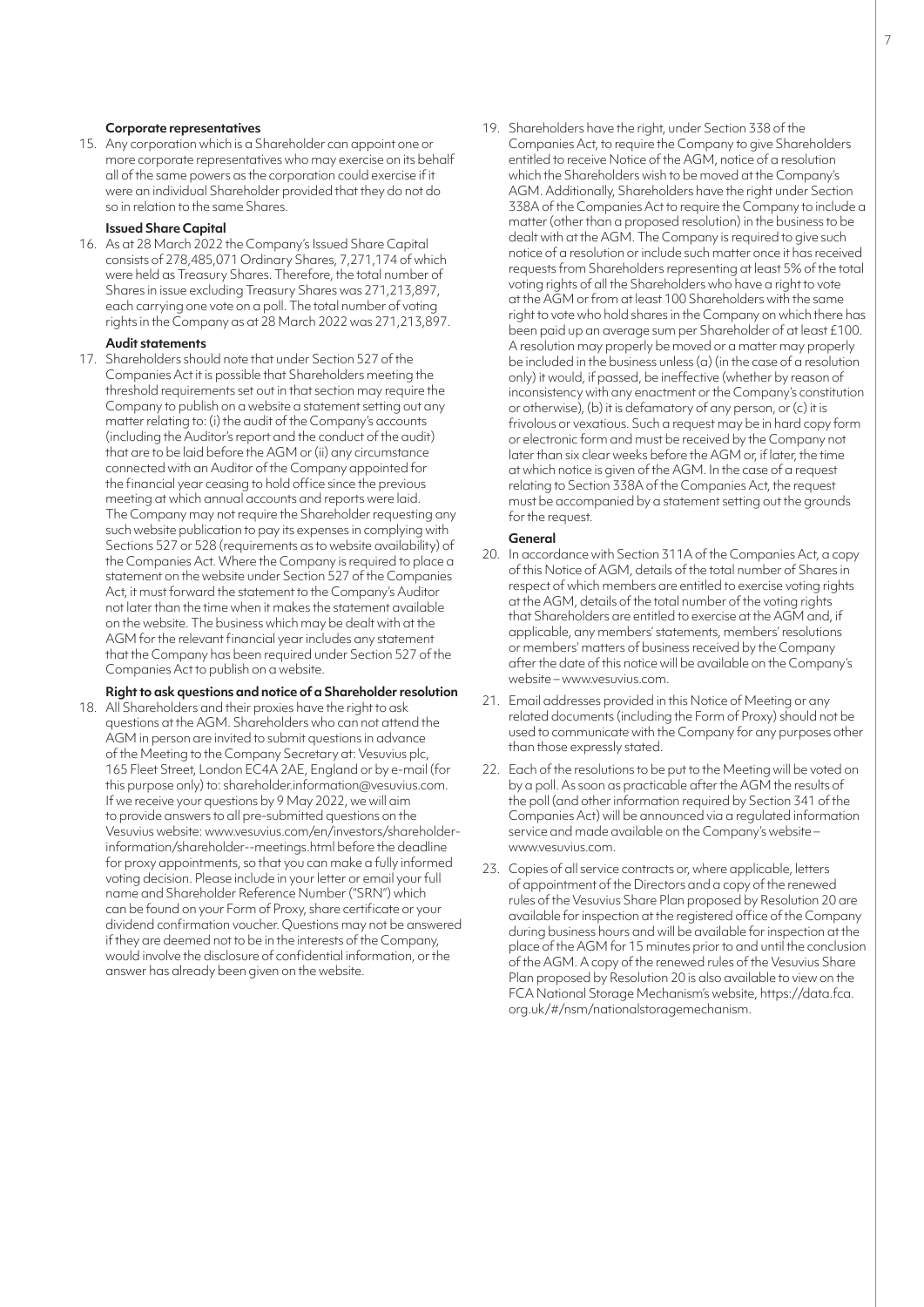# **Explanatory Notes to the Notice of the Annual General Meeting 2022**

# **Ordinary and Special Resolutions**

Resolutions 16, 17, 18 and 19 are special resolutions; the remainder are ordinary resolutions. Ordinary resolutions require a simple majority of total voting rights, voted in person by Shareholders or by proxy, to be voted in favour to pass the resolutions on a poll, whereas special resolutions require at least 75% of the total voting rights, voted in person by Shareholders or by proxy, to be voted in favour to pass the resolutions on a poll.

# **Items of Business**

# **Receipt of the Annual Report and declaration of a Final Dividend (Resolutions 1 and 2)**

Resolution 1 deals with the receipt of the annual report and accounts of the Company for the year ended 31 December 2021 (the "Annual Report"). Resolution 2 deals with the declaration of a final dividend of 15.0 pence per Ordinary Share for the year ended 31 December 2021. If approved, the dividend will be paid on 27 May 2022 to Shareholders on the register of members at the close of business on 19 April 2022.

# **Directors' Remuneration Report (Resolution 3)**

In accordance with the Companies Act, the Directors' Remuneration Report in the Annual Report contains:

- a statement by the Chair of the Company's Remuneration Committee;
- the Directors' Remuneration Policy in relation to future payments to the Directors; and
- the Annual Report on Directors' Remuneration, which sets out payments made in the financial year ended 31 December 2021.

# Resolution 3 is the annual advisory vote on the Directors'

Remuneration Report as set out on pages 130 to 133 and 142 to 153 of the Annual Report (excluding the Policy Section referred to above) as required under Section 439 of the Companies Act. It is confirmed that all payments made to Directors during the year have been made in accordance with the Directors' Remuneration Policy approved by the Shareholders at the 2020 AGM.

The Directors' Remuneration Policy set out on pages 134 to 141 of the Annual Report, which describes the Company's forward looking policy on Directors' remuneration (including the approach to exit payments to Directors), is subject to a binding Shareholder vote by ordinary resolution every three years, and was approved by the Shareholders at the AGM held in May 2020. A further vote on the Directors' Remuneration Policy is therefore not required at this AGM as the Policy has not changed.

# **Re-election of Directors (Resolutions 4 to 11)**

All Directors will retire and offer themselves for re-election at the AGM in accordance with the Company's Articles of Association and the UK Corporate Governance Code (which recommends that all directors of listed companies be subject to annual election by Shareholders). In proposing the re-election of the Directors, the Chairman has confirmed that, following a formal performance evaluation, he believes that the contribution and performance of each of the Directors remains valuable and relevant to their roles and responsibilities and that they all demonstrate commitment to the Company.

The Board believes that its composition remains appropriate and that it is well-equipped to face the challenges of setting and managing the strategic direction of the business going forward. The biographies below give details of each Director's skills and experience, highlighting the contribution of each Director to the Board and to the long-term sustainable success of the Company. Biographies for all the Directors who were serving on the Board on the date of its publication, can be found on pages 104 and 105 of the Annual Report.

# **PATRICK ANDRÉ**

# *Executive Director – Chief Executive*

Patrick was appointed as a Director and Chief Executive of the Company on 1 September 2017 having joined the Group as President of the Steel Flow Control Business Unit in February 2016. Patrick has had a global career serving the steel industry and, prior to joining the Group, he served with Lhoist company, the world leader in lime production, where he held the positions of Executive Vice President Strategic Growth, CEO Europe and CEO for Asia, CIS and Africa. Prior to this, he was CEO of the Nickel division, then CEO of the Manganese division of ERAMET group, a global manufacturer of nickel and special alloys.

Patrick brings to the Board his global experience in the steel industry, a strong background in strategic development and implementation, consumer focus and a proven record of delivery, with strong commercial acumen and drive and energy in promoting his strategic vision, all of which enable him to lead the Group in the next stages of its development.

# **KATH DURRANT**

*Independent Non-executive Director and Remuneration Committee Chair*

Kath was appointed as a Director of the Company on 1 December 2020 and succeeded Jane Hinkley as Chair of the Remuneration Committee at the close of the AGM on 12 May 2021. Kath was Chief HR Officer of CRH plc, the buildings material conglomerate, from 2018 to 2019 and Group HR Director of Ferguson plc, the plumbing distributor, from 2015 to 2018. She spent five years at Rolls-Royce plc, where she ultimately served as Group Human Resources Director, and 18 years undertaking a variety of operational and specialist HR roles at AstraZeneca PLC and GlaxoSmithKline PLC. Kath has 30 years' experience of human resources management, a strong operational and strategic track record gained working at a number of large global manufacturing companies, and is an experienced UK governance professional. She served as a Non-executive Director and Chair of the Remuneration Committee of Renishaw plc from 2015 to 2018 and of Calisen plc from 2020 to 2021.

Other appointments: Kath currently serves as a Non-executive Director and Chair of the Remuneration Committee of SIG plc.

# **DINGGUI GAO**

*Independent Non-executive Director* 

Dinggui Gao was appointed as a Director of the Company on 1 April 2021 and has nearly 40 years of strong operational experience driving performance at a range of multinational companies including Bosch, Honeywell, Eagle Ottawa and Sandvik AB. He latterly served as Managing Director, China of Formel D Group, the German global service provider to the automotive and components supply industry, joining the company in 2017 and stepping down at the end of October 2021. He has a proven track record of leadership and international commercial experience and strengthens the Board with his strong focus on technology, and his in-depth knowledge of Asian markets.

Other appointments: Dinggui is an Operating Partner of CITIC Capital Holdings Ltd, the Chinese alternative investment management and advisory company, and a Non-executive Director of Intramco Europe B.V.

# **FRIEDERIKE HELFER**

#### *Non-executive Director*

Friederike was appointed as a Director of the Company on 4 December 2019. Friederike is a Partner of Cevian Capital. Cevian Capital is a shareholder of the Company and holds 21.11% of Vesuvius' issued share capital. She joined Cevian in 2008 and from 2013 to 2017, Friederike was a non-executive director and served on the Audit Committee of Valmet, a Finnish engineering company, in which Cevian was also invested. Prior to joining Cevian, Friederike worked at McKinsey & Company. Friederike is an experienced strategist with strong analytic capability and brings a wealth of commercial acumen to the Board, together with a strong track record of working with a portfolio of companies to identify scope for operational and strategic improvement. She is a CFA Charterholder.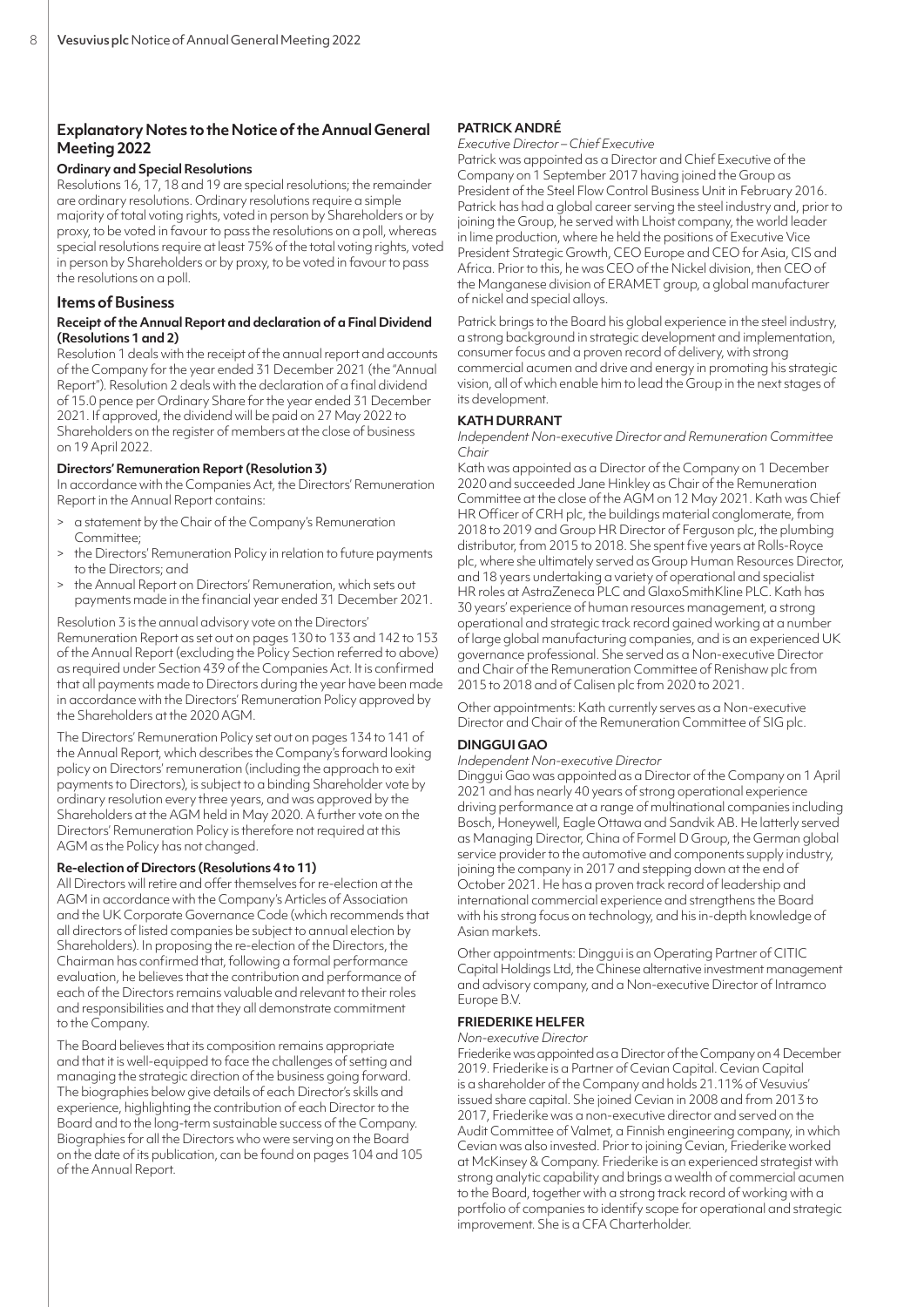Other appointments: Friederike is a Partner of Cevian Capital, and a Non-executive Director of the Supervisory Board of thyssenkrupp AG.

#### **JANE HINKLEY**

*Independent Non-executive Director and designated Non-executive Director responsible for overseeing engagement with the workforce*  Jane was appointed as a Director of the Company on 3 December 2012 and she serves as the designated Non-executive Director responsible for overseeing engagement with the workforce. Jane stepped down as Chair of the Remuneration Committee at the close of the AGM on 12 May 2021. She spent a large part of her executive career working at Gotaas-Larsen Shipping Corporation, the liquefied natural gas shipping specialist and served as Chief Financial Officer from 1988 to 1992, and as Managing Director until 1997. From 1998 to 2001 Jane was Managing Director of Navion Shipping AS, a company majority owned by Statoil, the Norwegian multinational oil and gas company. She served as Chairman of Teekay GP LLC until May 2019, as a Non-executive Director and Chairman of the Remuneration Committee of Premier Oil plc until December 2019, and was also previously a Non-executive Director of Revus Energy ASA. Jane is a qualified Chartered Accountant and brings to the Board significant financial and operational experience in large multinational companies, a proven track record of managing complex global trading businesses, and well-developed leadership and global team management skills.

# **DOUGLAS HURT**

*Senior Independent Director and Audit Committee Chairman* Douglas was appointed as a Director of the Company on 2 April 2015, and as Senior Independent Director and Chairman of the Audit Committee at the close of the 2015 Annual General Meeting. Douglas is a qualified Chartered Accountant and served as Finance Director of IMI plc, the global engineering group, from 2006 to 2015. Prior to IMI, Douglas spent 23 years at GlaxoSmithKline plc where he held a number of senior finance and general management positions. Douglas brings significant recent and relevant financial experience from his previous role as a finance director of a UK listed company, he is highly knowledgeable of both corporate and operational financial matters, with significant US and European experience, and he has proven general management and leadership skills.

Other appointments: Douglas is Senior Independent Director and Chairman of the Audit Committee of Countryside Partnerships PLC and a Non-executive Director and Chairman of the Audit Committees of Hikma Pharmaceuticals PLC and the British Standards Institution.

# **JOHN MCDONOUGH CBE**

#### *Chairman*

John was appointed as a Director and Chairman of the Company on 31 October 2012. John was Group Chief Executive Officer of Carillion plc, the support services and construction firm, for 11 years until he retired in 2011. Prior to joining Carillion plc he spent nine years in the automotive systems division at Johnson Controls Inc. in the UK, Asia Pacific and EMEA. John served as a Non-executive Director of Exel plc in 2004 and 2005 and as a Non-executive Director and Chairman of the Remuneration Committee of Tomkins plc from 2007 to 2010. John has a strong engineering background and ably leads the Board with his global commercial experience and proven strategic and leadership skills gained in a complex multinational business, serving as CEO with an international listed company. He has proven operational and strategic understanding of a range of business environments, gained from working in Asia Pacific, EMEA and the UK, and clear leadership understanding of safety issues. John was awarded a CBE in 2011 for services to industry.

Other appointments: John is Chairman of Sunbird Business Services Limited and a Non-executive Director of Cornerstone Property Assets Limited and Inceptum2 Solutions Limited.

#### **GUY YOUNG**

*Executive Director – Chief Financial Officer*

Guy was appointed as a Director and Chief Financial Officer of the Company on 1 November 2015. From 2011 to 2015, he served as Chief Financial Officer of Tarmac and latterly Lafarge Tarmac, the British building materials company, prior to which he held senior financial and business development positions at Anglo American plc, including as Chief Financial Officer of Scaw Metals Group, the South African steel products manufacturer. Guy is qualified with the South African Institute of Chartered Accountants and brings to the Board significant financial and business development experience, and extensive international experience gained in the mining and industrial sectors. He has a strong focus on strategic execution and business optimisation, and has drive and energy in managing people and teams.

#### **Reappointment of PricewaterhouseCoopers LLP as Auditor and authorisation of Directors to determine the Auditor's remuneration (Resolutions 12 and 13)**

Resolutions 12 and 13 deal, respectively, with the reappointment of PricewaterhouseCoopers LLP as Auditor of the Company and the authorisation of the Directors to determine its remuneration for the current financial year. The level of remuneration paid in 2021 by way of audit fees to the Auditor, together with the amounts paid in respect of non-audit fees, are shown in Note 6 on page 186 of the Annual Report.

#### **Authority for the Company to incur political expenditure (Resolution 14)**

Resolution 14 is an ordinary resolution which authorises the Company and its UK subsidiaries to make political donations and to incur political expenditure. The Companies Act requires companies to obtain Shareholders' authority for donations to registered political parties, other political organisations and independent election candidates totalling more than £5,000 in any 12-month period, and for any political expenditure, subject to limited exceptions. The definitions of "donations", "political organisations", "independent election candidates" and "political expenditure" are very wide in this context and there is concern that they may have had the effect of covering a number of normal business activities that would not be thought to be political donations in the usual sense.

As required by the Companies Act, the resolution is in general terms and does not purport to authorise particular donations. It remains the policy of the Company not to make political donations or incur political expenditure as those expressions are normally understood. However, to avoid inadvertent infringement of the Companies Act, the Directors are seeking Shareholders' authority for the Company and its subsidiaries to make political donations and to incur political expenditure during the period from the passing of the resolution until the conclusion of the Company's next AGM or the close of business on 30 June 2023, whichever is the earlier, up to a maximum aggregate amount of £100,000.

# **Directors' authority to allot shares (Resolution 15)**

Under the Companies Act the Directors may only allot unissued Shares if authorised to do so by the Shareholders in general meeting. Atthe Annual General Meeting held on 12 May 2021, Shareholders granted the Directors authority to allot Shares and grant rights under Section 551 of the Companies Act. Resolution 15 seeks to renew the authority to:

- (a) allow the Directors to allot Shares or grant rights to subscribe for or convert any security into Shares up to an aggregate nominal amount of £9,040,463 representing an amount equal to one-third of the Company's issued share capital, excluding Treasury Shares, as at 28March 2022; and
- (b) to allow the Directors to allot new Shares or grant rights to subscribe for or convert any security into Shares only in connection with a rights issue up to a further nominal value of £9,040,463 representing an amount equal to one-third of the Company's issued share capital, excluding Treasury Shares, as at 28 March 2022.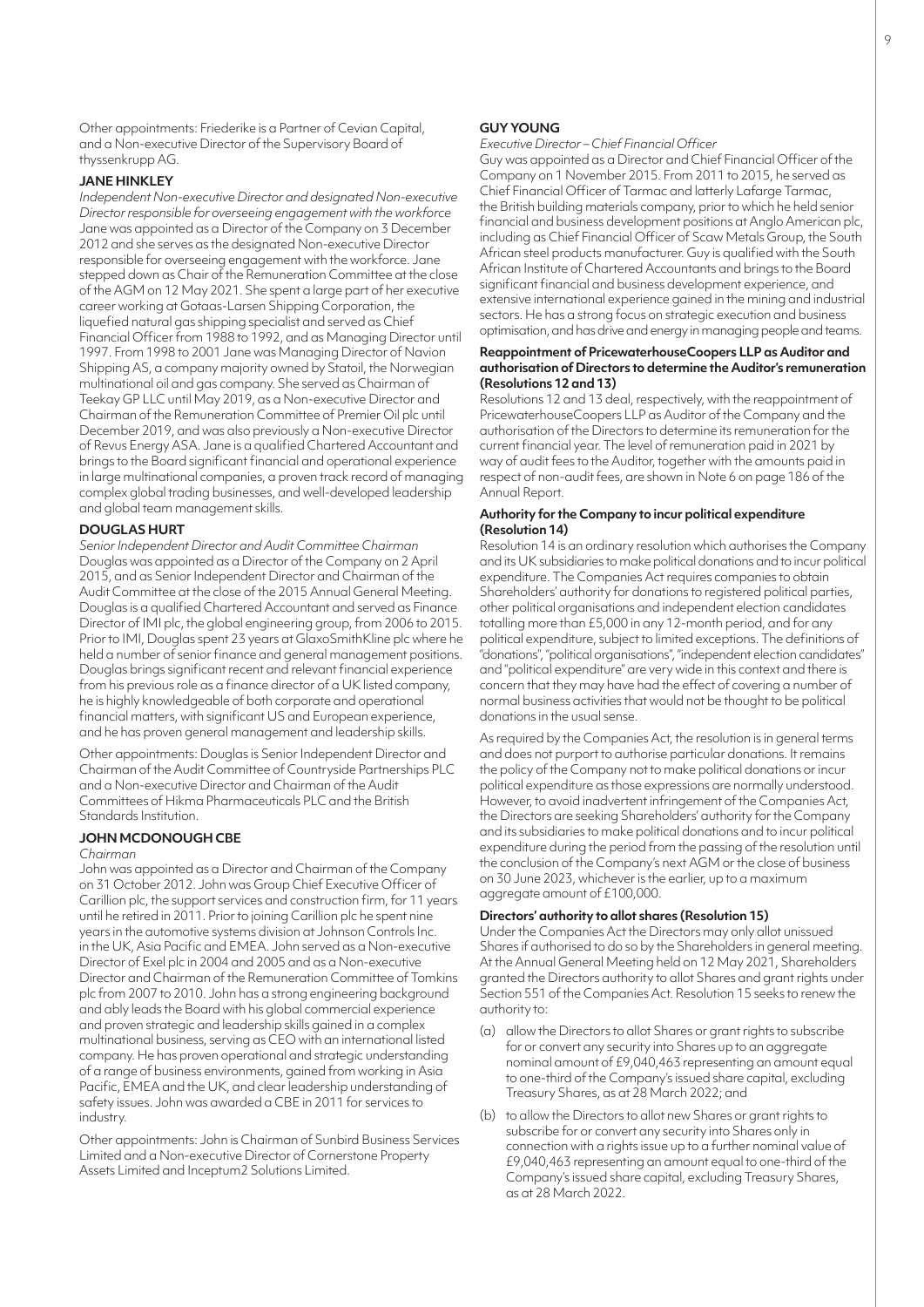If this resolution is passed, the Directors will have the authority in certain circumstances to allot new Shares and grant rights up to a total nominal value of £18,080,926 representing a total amount equal to two-thirds of the Company's issued share capital, excluding Treasury Shares, as at 28 March 2022.

The authority being sought complies with the Share Capital Management Guidelines issued by the Investment Association in 2016, (the "IA Share Capital Guidelines"). The Company has no present intention of undertaking a rights issue, or of allotting new Shares other than in connection with any outstanding share option awards or allocations under the Vesuvius Share Plan. The Directors consider it desirable to have the maximum flexibility permitted by corporate governance guidelines to respond to market developments and to enable allotments to take place.

As at 28 March 2022, the Company held 7,271,174 Treasury Shares which represent 2.61% of the total number of Ordinary Shares in issue at that date.

The authorities granted in Resolution 15 will expire on the date of the Company's next AGM or at the close of business on 30 June 2023, whichever is the earlier.

# **Special Resolutions**

# **Directors' authority to allot shares other than on a pre-emptive basis (Resolutions 16 and 17)**

If equity securities are to be allotted for cash using the authority given by Resolution 15 explained above, Section 561(1) of the Companies Act requires that those securities be offered first to existing Shareholders in proportion to their existing holdings. The Board considers it appropriate for the Company to seek approval from Shareholders to waive these rights in certain circumstances, in order to allow the Company maximum flexibility to react to future business needs without the need to comply with the strict requirements of the statutory pre-emption provisions.

The authorities being sought in Resolutions 16 and 17, are in line with the IA Share Capital Guidelines and the Pre-Emption Group's Statement of Principles (the "Pre-Emption Principles") as revised in March 2015. The Resolutions are proposed in accordance with the template resolutions published by the UK Pre-Emption Group in May 2016. Resolution 16 is a special resolution which renews and extends the Directors' authority, granted by the Shareholders at the Annual General Meeting held on 12 May 2021, to allot equity securities, and/or sell Treasury Shares, for cash:

- i) in connection with a rights issue or other pre-emptive offer; or
- ii) in any other case up to an aggregate nominal value of £1,356,069 representing approximately 5 per cent of the Company's issued share capital excluding Treasury Shares

without first being required to offer such Shares to existing Shareholders in proportion to their existing holdings.

Resolution 17, which is proposed as a special resolution, authorises the Board, in addition to the authority set out in Resolution 16, to allot equity securities, and/or sell Treasury Shares, for cash up to a further aggregate nominal value of 5 per cent of the Company's issued Share capital excluding Treasury Shares, without first being required to offer such Shares to existing Shareholders in proportion to their existing holdings. This additional authority can only be used for the purposes of financing (or refinancing, if the authority is to be used within six months after the original transaction) a transaction which the Board of the Company determines to be an acquisition or other capital investment of a kind contemplated by the Pre-Emption Principles.

The Board confirms that it intends to adhere to the provisions in the Pre-Emption Principles, and not to allot shares for cash on a non pre-emptive basis in excess of an amount equal to 7.5 per cent of the Company's issued Share Capital excluding Treasury Shares within a rolling three-year period, other than (i) with prior consultation with Shareholders, or (ii) in connection with an acquisition or specified capital investment which is announced contemporaneously with the allotment or which has taken place in the preceding six-month period and is disclosed in the announcement of the allotment.

These Resolutions seek a disapplication of the pre-emption rights in relation to a rights issue to allow the Directors to make exclusions or such other arrangements as may be appropriate to resolve legal or practical problems, for example issues arising as a result of local legal or regulatory requirements in respect of overseas Shareholders' participation in a rights issue. If passed, the authorities given in these Resolutions will expire on the date of the Company's next Annual General Meeting or at the close of business on 30 June 2023, whichever is the earlier.

# **Authority for the Company to purchase its own shares (Resolution 18)**

Resolution 18 is a special resolution whereby Shareholders grant authority for the Company to purchase its own Shares during the period from the passing of the resolution until the conclusion of the Company's next Annual General Meeting or at the close of business on 30 June 2023, whichever is the earlier. The Company's exercise of this authority is subject to the stated upper and lower limits on the price payable, which reflect the requirements of the Listing Rules. Any Shares purchased under this authority would be cancelled or held as Treasury Shares. If Shares are cancelled, the number of Shares in issue would be reduced accordingly.

If approved, the resolution would authorise the Company to purchase up to a total of 27,121,389 Shares of 10 pence each (representing 10% of the Company's issued Shares, excluding Treasury Shares, as at 28 March 2022). As at 28 March 2022 (which is the latest practicable date before publication of this Notice), approximately 2.5 million Shares were capable of issue in respect of allocations or options to subscribe for Shares. This represents 0.89% of the issued Share capital of the Company at that date, which would increase to 1.10% if the existing authority to buy back Shares (under last year's resolution) and that being sought under this resolution were used in full.

The Company purchased 7,271,174 of its own Shares under the authority granted at the 2013 Annual General Meeting which are held in treasury. The Board has no present intention of exercising the authority granted pursuant to this resolution.

# **Authority for the Company to call a general meeting on 14 clear days' notice (Resolution 19)**

Under the Companies Act, the notice period required for all general meetings of the Company is 21 days. Annual General Meetings will always be held on at least 21 clear days' notice but Shareholders can approve a shorter notice period for other general meetings, as long as this is not less than 14 clear days.

Resolution 19 is a special resolution which will preserve the ability of the Company to call general meetings (other than an Annual General Meeting) on 14 clear days' notice. The Company does not propose to use this reduced notice period as a matter of routine, but wishes to maintain the flexibility to do so where it is merited by the business of the meeting (for example because the matter to be discussed is time sensitive) and is thought to be to the advantage of Shareholders as a whole. The approval will be effective until the Company's next Annual General Meeting, when it is intended that a similar resolution will be proposed. The Company will also need to meet the requirements for electronic voting under the Shareholder Rights Directive in order to be able to call a general meeting on 14 clear days' notice.

# **Ordinary Resolution**

# **Renewal of the Vesuvius Share Plan (Resolution 20)**

Resolution 20 is an ordinary resolution whereby Shareholders are requested to approve the renewal of the plan which was approved by Shareholders on 26 November 2012 and expires on 26 November 2022. The renewed Plan is on substantially the same terms as the current plan with one major change, which is to remove the ability to grant share options with a market-price exercise price.

The current plan provides for the award of market-price options to participants, particularly in the UK, France and the USA. The Remuneration Committee has decided that market-price options will no longer be offered in light of current market practice for UK listed companies. A summary of the renewed Plan rules is given below and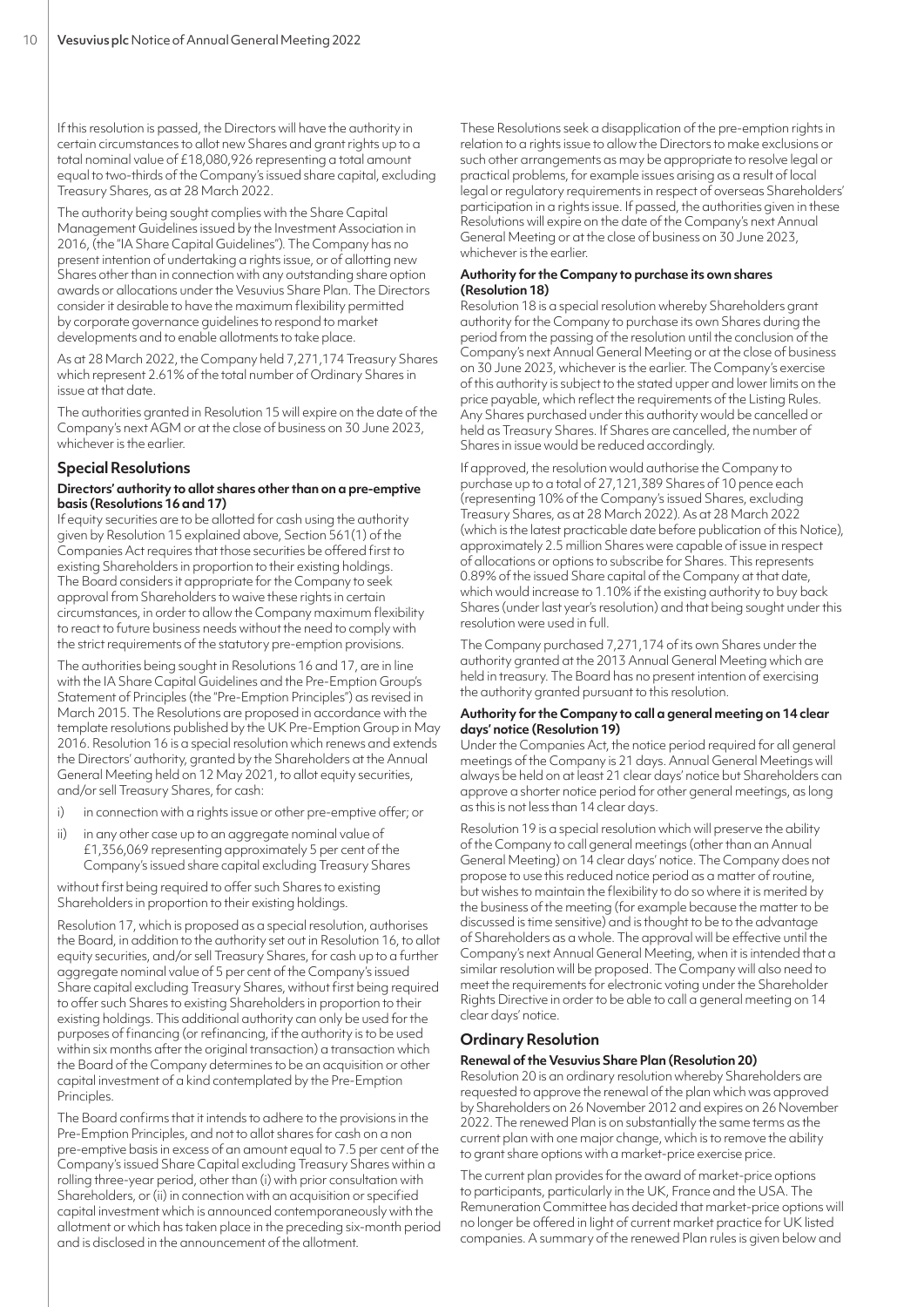a copy of the renewed Plan rules marked to show all the changes proposed by Resolution 20 can be viewed on the Company's website, www.vesuvius.com.

# **Summary – Vesuvius Share Plan Eligibility**

Under the Plan awards may be granted to employees (including executive directors) of the Company and its subsidiary companies at the discretion of the remuneration committee of the Board ("Remuneration Committee"), or any other committee appointed by the Board for the purposes of the Plan.

# **Awards**

The Plan allows for three different types of award to be granted: (1) deferred share bonus awards which represent a bonus an individual would otherwise have received ("Deferred Share Bonus Awards"), (2) performance share awards which are awards where one or more performance conditions apply ("Performance Share Awards") and (3) restricted share awards which are awards which do not have performance conditions and which vest based purely on time since grant ("Restricted Share Award"). Restricted Share Awards can only be made to executive directors in exceptional circumstances.

Awards may normally only be granted in the six weeks beginning with the date on which the Plan is approved by the Company's shareholders and then in the six week period commencing on the dealing day following the date on which the Company announces its results for any period. Awards may be granted outside these periods in exceptional circumstances.

Subject to shareholder approval of the Plan, it is anticipated that the first awards will be granted in 2023. No awards may be granted more than ten years from the date of approval of the Plan by the Company's shareholders. Awards granted under the Plan are personal to the participant and, except on the death of the participant, may not be transferred. No payment is made for the grant of an award. Awards granted under the Plan are not pensionable.

Awards may be made in several forms, as determined by the Remuneration Committee at the date of grant. These include: (a) a conditional right to acquire fully paid ordinary shares in the capital of the Company ("Shares") in the future at no cost to the participant, and (b) an option with a nil exercise price.

#### **Individual limits**

The Remuneration Committee will determine the value of awards to be granted to each participant in each financial year. The rules permit annual awards up to a maximum of (i) for Performance Share Awards, 200% of base salary; and (ii) for Restricted Share Awards, 150% of base salary in normal circumstances, and (iii) for Deferred Share Bonus Awards, the value of any bonus that would otherwise have been granted.

The number of Shares to be made subject to an award will be calculated by dividing the value of the award by (1) the middle-market quotation of a Share taken from the London Stock Exchange Daily Official List (Daily Official List) on the dealing day before the grant date or (2) by using the average middle market quotation of Shares taken from the Daily Official List during a period determined by the Remuneration Committee not exceeding 5 dealing days ending with the dealing day before the grant date.

#### **Overall limits**

The Plan contains the following limits on the number of the Company's unissued Shares that may be issued or placed under award or option in the 10 year period ending with the calendar year in which an award is made:

- under the Plan and under any other discretionary share plan, such number of Shares as represents 5% of the Company's ordinary share capital in issue from time to time;
- (ii) under the Plan and under any other employee share plan, such number of Shares as represents 10% of the Company's ordinary share capital in issue from time to time.

#### **Performance condition**

The Remuneration Committee will decide on any performance condition that will apply to a Performance Share Award prior to its grant.

Once set, a performance condition may only be altered (i) with shareholder approval; or (ii) without shareholder approval where an event occurs that causes the Remuneration Committee to consider the alteration appropriate and that the altered performance condition will not be materially less difficult to satisfy than the unaltered performance condition.

# **Vesting of awards**

In normal circumstances, an award will vest on the later of the third anniversary of grant and the date that the Remuneration Committee determines whether any performance condition and any other conditions imposed have been satisfied. In the case of Restricted Share Awards, the Remuneration Committee may set earlier vesting dates.

If a participant ceases to be employed by reason of retirement, ill-health, injury, disability, redundancy, death or because the company or business for which they work is transferred out of the Company's group, or for any other reason at the discretion of the Remuneration Committee, the award will typically vest on the normal vesting date and, in the case of a Performance Share Award, to the extent that the performance condition has been met over the performance period. The number of Shares over which the award vests will then be reduced proportionately on a time basis, unless the Remuneration Committee decides otherwise. The Remuneration Committee may also allow an award to vest early when the employee ceases employment.

Early vesting is also permitted in the circumstances of a change of control, reconstruction or winding up of the Company, in the case of a Performance Share Award, subject to satisfaction of the performance condition up to the event in question. The number of Shares over which an award vests will then be reduced on a time basis, unless the Remuneration Committee decides otherwise. Internal reorganisations do not automatically trigger the early vesting of awards.

Awards granted under the Plan may be subject to a holding period either prior to or after vesting. The date on which the holding period will end will be determined by the Remuneration Committee at the date of grant, but will typically be on the fifth anniversary of the grant date.

#### **Malus and clawback**

Awards are subject to malus and clawback provisions which allow the Remuneration Committee to reduce (to nil, if appropriate) the number of Shares that would otherwise vest (known as "malus") or recoup the whole or part of the value of awards that have already vested (known as "clawback") in certain circumstances, including where there has been:

- (i) any material misstatement of the Company's group financial results between the grant date and vesting date;
- any error in the calculation of the extent of Vesting of any Award during the Vesting Period;
- (iii) the Participant's actions during the Vesting Period having, in the reasonable opinion of the Committee, amounted to gross misconduct;
- (iv) the Participant's conduct during the Vesting Period having, in the reasonable opinion of the Committee, caused serious harm to the reputation of the Group and/or significant financial loss to the Group;
- (v) a material failure of risk management during the Vesting Period which caused serious harm to the reputation of the Group; or
- (vi) a serious breach of health and safety during the Vesting Period which caused serious harm to the reputation of the Company's group.